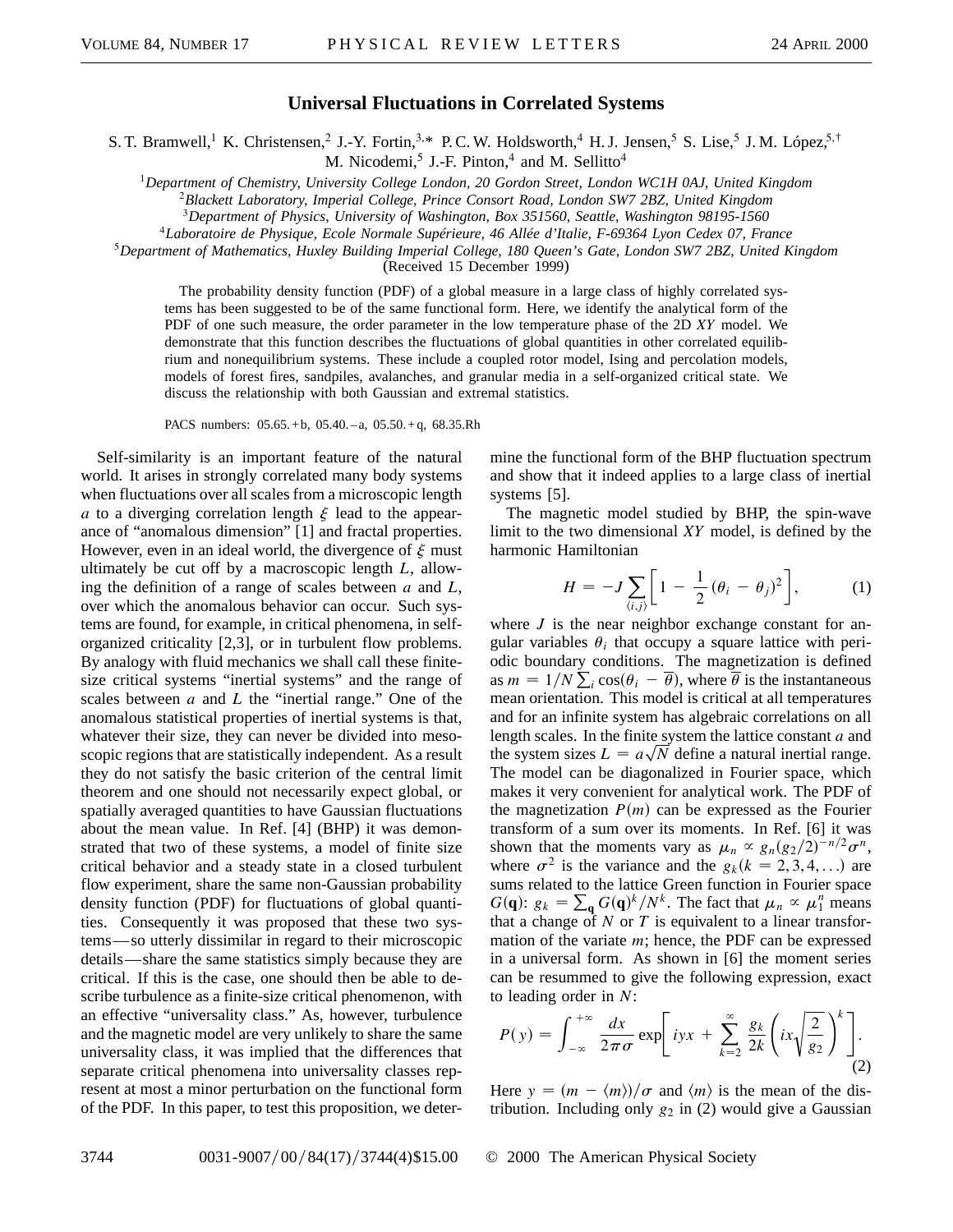PDF with variance  $\sigma^2$ . However, the terms for  $k > 2$  cannot be neglected and  $\Pi(y) = \sigma P(y)$  is a non-Gaussian, universal function, independent of both the size of the system and the temperature [7]. Without loss of generality one can make the quadratic approximation  $m = 1 - \sum_i (\theta_i \theta$ <sup>2</sup>/2*N*, which allows us to transform Eq. (2) to a form suitable for numerical integration [8]:

$$
\Pi(y) = \int_{-\infty}^{+\infty} \sqrt{\frac{g_2}{2}} \frac{dx}{2\pi} \exp[i\Phi(x)],
$$
  

$$
i\Phi(x) = ixy\sqrt{\frac{g_2}{2}} - i\frac{x}{2} \operatorname{Tr}G/N \qquad (3)
$$

$$
-\frac{1}{2} \operatorname{Tr}\log(1 - ixG/N).
$$

[The trace Tr of any function of *G* is defined as the sum for  $\mathbf{q} \neq \mathbf{0}$  of the same function of  $G(\mathbf{q})$ .] In order to make an accurate test of this expression we have performed a high resolution molecular dynamics simulation of  $P(m)$ . Figure 1 compares the integrated Equation (3) with data for a system of 1024 classical rotors integrated over  $10^8$  molecular dynamics time steps in the low temperature phase. The agreement is globally excellent, particularly in the wings of the distribution and along the exponential tail for fluctuations below the mean.

The asymptotic values of  $\Pi(y)$  are related to the saddle points of the integrand in (3). We find

$$
\Pi(y) \propto |y| \exp\left(\frac{\pi}{2} \, by\right); \quad \text{for } y \ll 0,\tag{4}
$$

$$
\Pi(y) \propto \exp\left(-\frac{\pi}{2} e^{b(y-s)}\right); \quad \text{for } y \gg 0, \qquad (5)
$$

where  $b = 8\pi \sqrt{g_2/2} \approx 1.105$  and  $s = 0.745$ . These forms give the correct asymptotic gradients of the molecular dynamics data on logarithmic and double logarithmic scales. The asymptotic forms are an accurate approximation to Eq. (2) for large  $|y|$ ; however, deviations from



FIG. 1. The PDF  $\Pi(v)$  as found from a numerical Fourier transform of Eq. (3) (long-dashed line), from Eq. (6) (solid line), and by molecular dynamics simulation of a system of  $N = 1024$ classical rotors (dotted line).

the asymptotes are important over most of the physical range of *y*, which is typically limited to log[ $y$ ]  $\sim$   $O(1)$ . Equations (4) and (5) serve as a guide to finding a good approximation to the functional form of  $\Pi(y)$  in this range. To do this, we observe that the factor of *y* in (4) can be regarded as a constant in this regime, which along with (4) and (5) immediately suggests the form

$$
\Pi(y) = K(e^{x-e^x})^a; \qquad x = b(y - s), \qquad a = \pi/2.
$$
\n(6)

This function must obey the three conditions of unit area, zero mean, and unit variance, which fixes *b*, *s*, and *K* to values slightly different from those found analytically:  $b = 0.938$ ,  $s = 0.374$ ,  $K = 2.14$ . An alternative approach is to choose the parameters in the generalized function  $Ke^{a[b(y-s)-e^{b(y-s)}]}$  such that the first four Fourier coefficients match Eq. (2). In this case we find  $a = 1.58$ ,  $K = 2.16$ ,  $b = 0.934$ ,  $s = 0.373$ , in satisfying agreement with the previous estimates. The ratios of the higher order Fourier coefficients differ from unity only very slowly, showing that Eq. (6) is an accurate approximation to  $\Pi(y)$ . This is directly confirmed by plotting Eq. (6) versus the molecular dynamics and exact results in Fig. 1, where the fit is seen to be of extremely high precision.

We now test the idea that the BHP fluctuation spectrum of the form of Eq. (6) is exhibited by many types of inertial system. Figure 2 shows the numerically simulated PDF of global quantities in several equilibrium and nonequilibrium models. The equilibrium models include the 2D Ising model at a temperature  $T^*(N)$  just below the critical temperature and a 2D site percolation model on a square lattice for a site occupation probability  $P^*(N)$  just above the percolation transition. The numerical results refer to the fluctuations of the absolute value of the magnetization and the fluctuations in the size of the spanning cluster, respectively. The nonequilibrium models are of the type that when driven slowly enter a scale-free or critical steady state defined as self-organized criticality (SOC) [2,3]. Here the global quantity is essentially a dissipation rate that fluctuates about a well defined mean value in the steady state. Details of the individual SOC models are as follows. (i) *The autoigniting forest fire model* [9] consists of "trees" planted at random on the vacant sites of a square lattice with probability  $p$ . In each time step the age  $T_i$  of a tree on site *i* is incremented by one unit. When  $T_i = T_{\text{max}}$  the tree ignites and  $T_i$  is reset to zero. Trees can also catch fire by being nearest neighbor to a site on fire. The energy, or wood stored in a tree, is proportional to *T*, and the figure shows the PDF of the total energy dissipated in fires at each time step. (ii) In the *Bak-Tang-Wiesenfeld (BTW) sandpile model* [10] a dynamical variable  $E_i$  is defined on lattice site *i*. The model is driven by adding units of the *E* field to randomly selected sites. When  $E_i > E_{\text{max}}$  the site variable is decreased by *E*max and the *E* variable of the *z* neighbor sites is increased by  $E_{\text{max}}/z$ . One or more of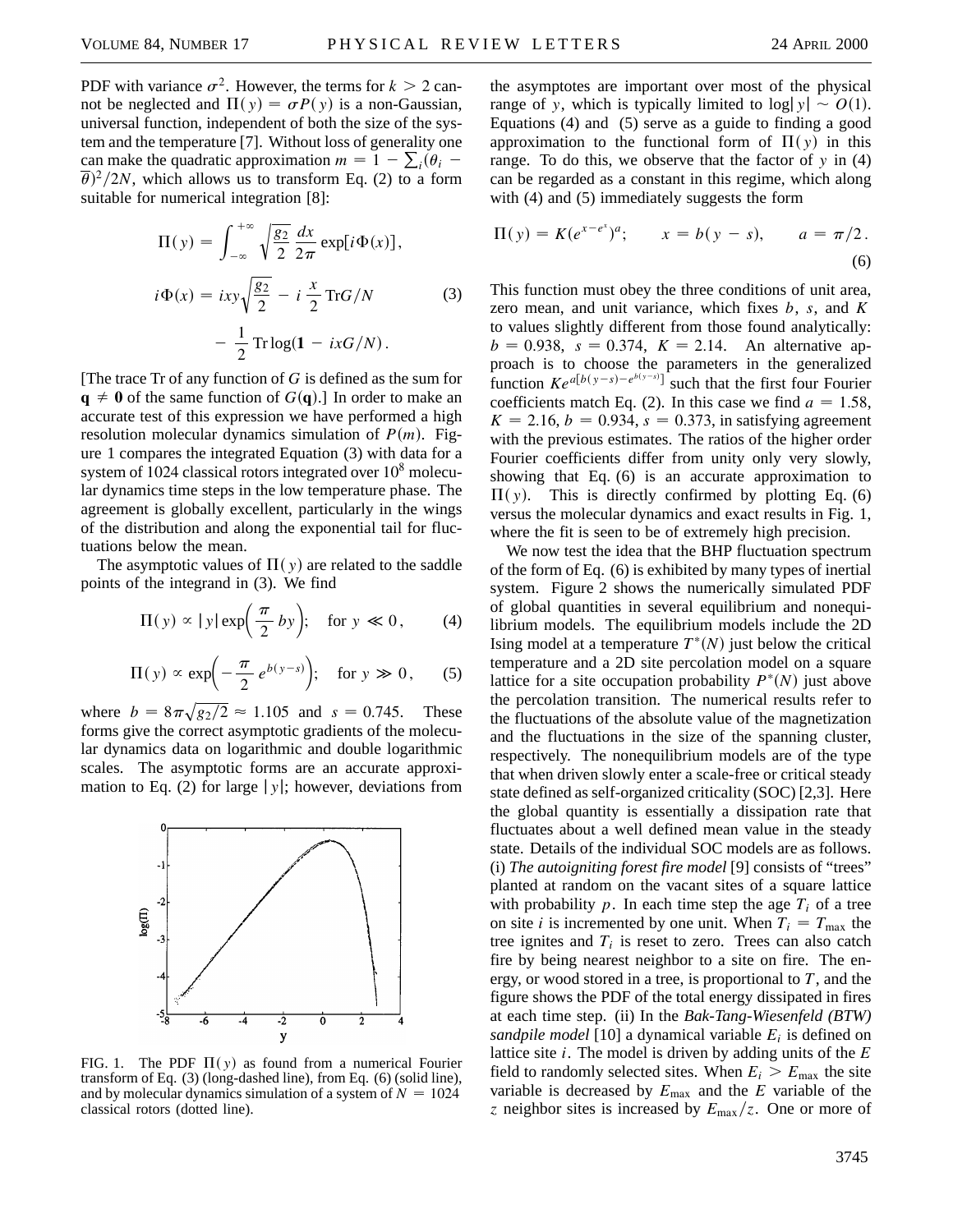the neighbor sites may then aquire an *E* value larger than *E*max and an avalanche is induced. The PDF shown refers to the fluctuations in the instantaneous number of relaxing sites. (iii) In the *Sneppen depinning model* [11] an interface moves through a static random field of pinning forces. The site along the interface that experiences the smallest pinning force is moved one unit ahead. If the local slope *si* exceeds 1, then the neighboring sites are moved one unit ahead until all  $s_i \leq 1$ . We call such a sequence of updates a microavalanche and calculate the PDF of the sum of areas covered by the progressing interface during an integral time scale *T* dependent on system size. (iv) The model for *granular media* is a "Tetris-like" 2D lattice gas ensemble of anisotropic particles settling under gravity in a finite box [12]. Because of the geometrical frustration, the total mass varies from one realization of the filling process to another. The PDF for fluctuations in bulk density of the particles is shown.

Referring to Fig. 2, the data sets for all models fall close to the BHP form, Eq. (6). In the equilibrium models (lower curves) the self-similarity is expected at the system-size dependent critical temperature  $T^*(N)$  or percolation probability  $P^*(N)$  only. The PDF for the 2D Ising model, for example, is temperature dependent, but makes a close approach to the BHP form around  $T^*(N)$ . We believe that the remaining deviations for fluctuations above the mean are due to the limited inertial range for the system sizes studied. For the nonequilibrium systems (upper curves) the data sets also show some deviation. This may simply be due to poor statistics, as deviations on either side of the mean are related by the constraints of normalization. In this respect, we note that extremely good statistics were required to get a satisfactory fit to Eq. (6) for the 2D *XY*



FIG. 2. Fluctuation spectra in equilibrium systems (lower curves): Ising ( $\circ$ ), percolation ( $\triangle$ ). The central curve ( $\nabla$ ) corresponds to the fluctuation spectrum of the correlated extremal process—see text. The upper curves are the PDFs for the autoigniting forest fire model  $(X)$ , the Sneppen depinning model (+), the granular media model  $(\square)$ , and the BTW sandpile model  $(*)$ . The lines are Eq.  $(6)$ . For clarity, the sets of curves are shifted downwards by 1.5 in log units.

model, while for more limited data sets systematic deviations occurred.

Nevertheless it is clear that, to leading order, Eq. (6) correctly gives the behavior of the global fluctuation spectrum in all these systems, independently of the details of the each example. We propose that this is a consequence of the systems sharing the properties of finite size, strong correlations, and self-similarity.

To clarify this proposition, we return to our calculation on the 2D *XY* model. One can see explicitly that the BHP spectrum occurs through appearance of anomalous dimension and contributions on all length scales of the inertial range. The magnetization can be written, within the quadratic approximation,  $m = 1 - \Sigma_q m_q$ , where the  $m_q s$ are the amplitudes from the individual spin-wave modes. These are statistically independent positive variates with PDF

$$
P(m_q) = \sqrt{\frac{\beta q^2 a^2 N}{4\pi}} m_q^{-1/2} \exp(-\beta N q^2 a^2 m_q), \quad (7)
$$

whose mean and standard deviation therefore scale with  $q^{-2}$ . The "softest" modes have wave vector  $q = 2\pi/L$ and hence, by themselves, make contributions of  $O(1)$  to *m*, while the modes on the zone boundary with  $q = \pi/a$ have only microscopic amplitude. The moments of  $P(m)$  are determined by the mean magnetization. This is proportional to the integral over all contributions:  $\sim \int_{2\pi/L}^{\pi/a} q^{-2}n(q) dq$ , where  $n(q) \sim q^{d-1}$  is the density of states. In one dimension the integral depends only on the lower limit  $2\pi/L$  and only the soft modes count, while in three dimensions only the upper limit  $\pi/a$  is important and the multitude of modes near the zone boundary dominate the sum. In two dimensions, however, both limits of the integral are required and a detailed calculation gives  $\langle m \rangle = 1 - \eta/2 \log(CL/a)$ , with  $C = 1.87$  [8] and critical exponent  $\eta = T/2\pi J$ . The relevance of fluctuations over all length scales of the zone therefore leads to the "anomalous" term  $log(L/a)$  and it ensures that the system cannot be cut into statistically independent parts.

The spin-wave approximation to the *XY* model is exactly equivalent to the Edwards-Wilkinson model of a growing interface in steady state [13], with the square of the interface width *w* equal to the sum over the amplitudes  $m_q$ :  $w^2 = \sum_q m_q$ . The fluctuations in the width of the interface have been studied by Foltin *et al.* [14] for the 1D case and by Rácz and Plischke [15] for the 2D interface. The BHP spectrum is found for the *critical* two dimensional case only and our calculation can be considered the completion of the study in Ref. [15].

The functional form of Eq. (6) suggests a relationship to Gumbel's first asymptote [16] for extreme value statistics, which have recently been discussed in relation to turbulence in one dimension [17]. The form (6) but with *a* taking *integer* values, where  $a = 1, 2, 3, \ldots$  would correspond to the PDF for the first, second, third,... largest of the *N* random numbers. However, the exponent  $a = \pi/2$